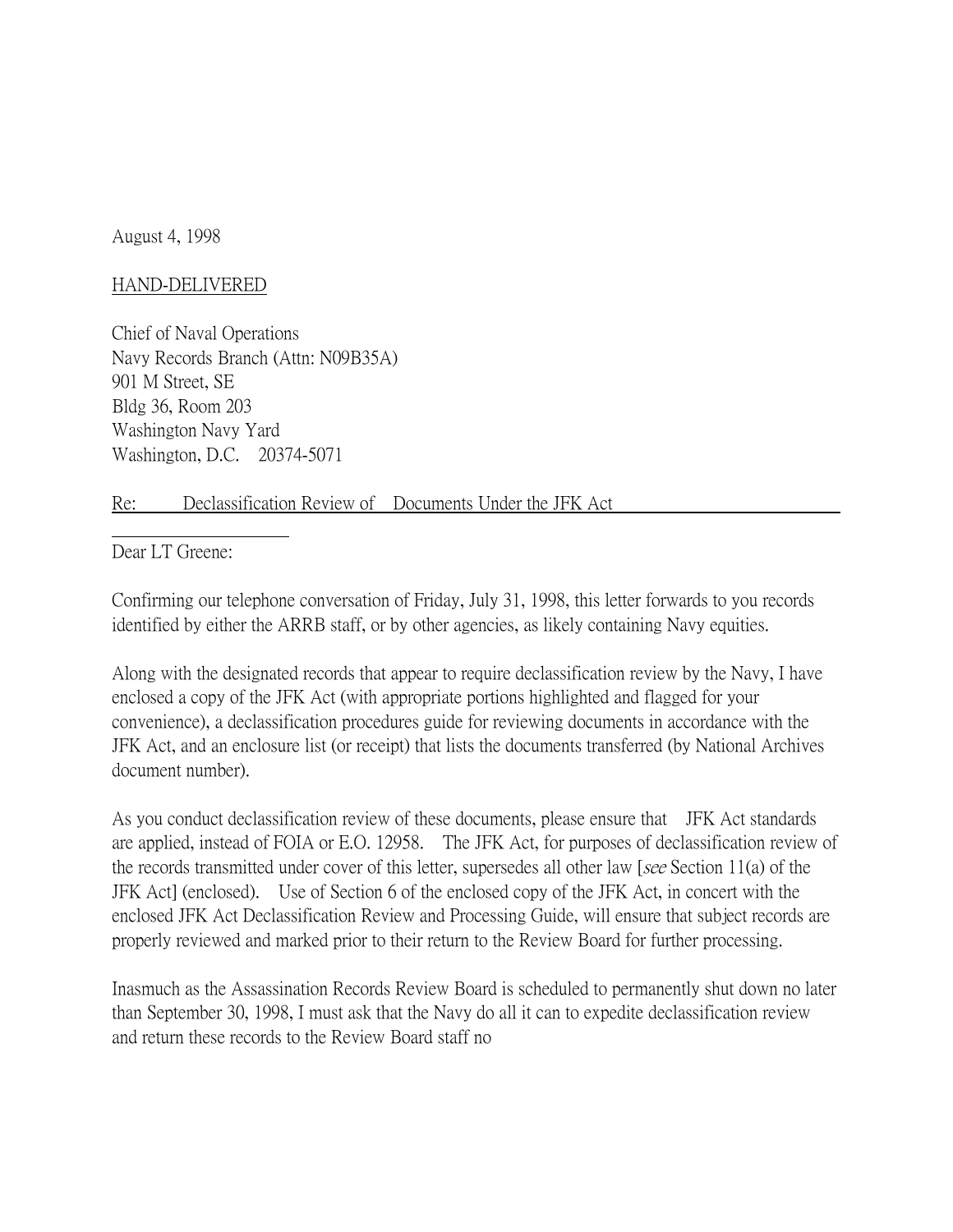Unclassified Upon Separation of Letter From Classified Enclosures later than August 20, 1998. (In most cases, the information is 35 or 36 years old, and numerous other agencies have already consented to release of all, or most, of the material requiring review.) The Review Board members are presently scheduled to vote on whether or not to open these records at their August 25, 1998 meeting, which is the last meeting at which the Board intends to review records. In cases where replies have not been received for particular records, the Review Board will infer that the Navy does not object to its equities in that record being opened in full, and will act accordingly.

Please contact me at (202) 724-0088 should you have any questions.

Sincerely,

Douglas P. Horne Chief Analyst for Military Records

Enclosures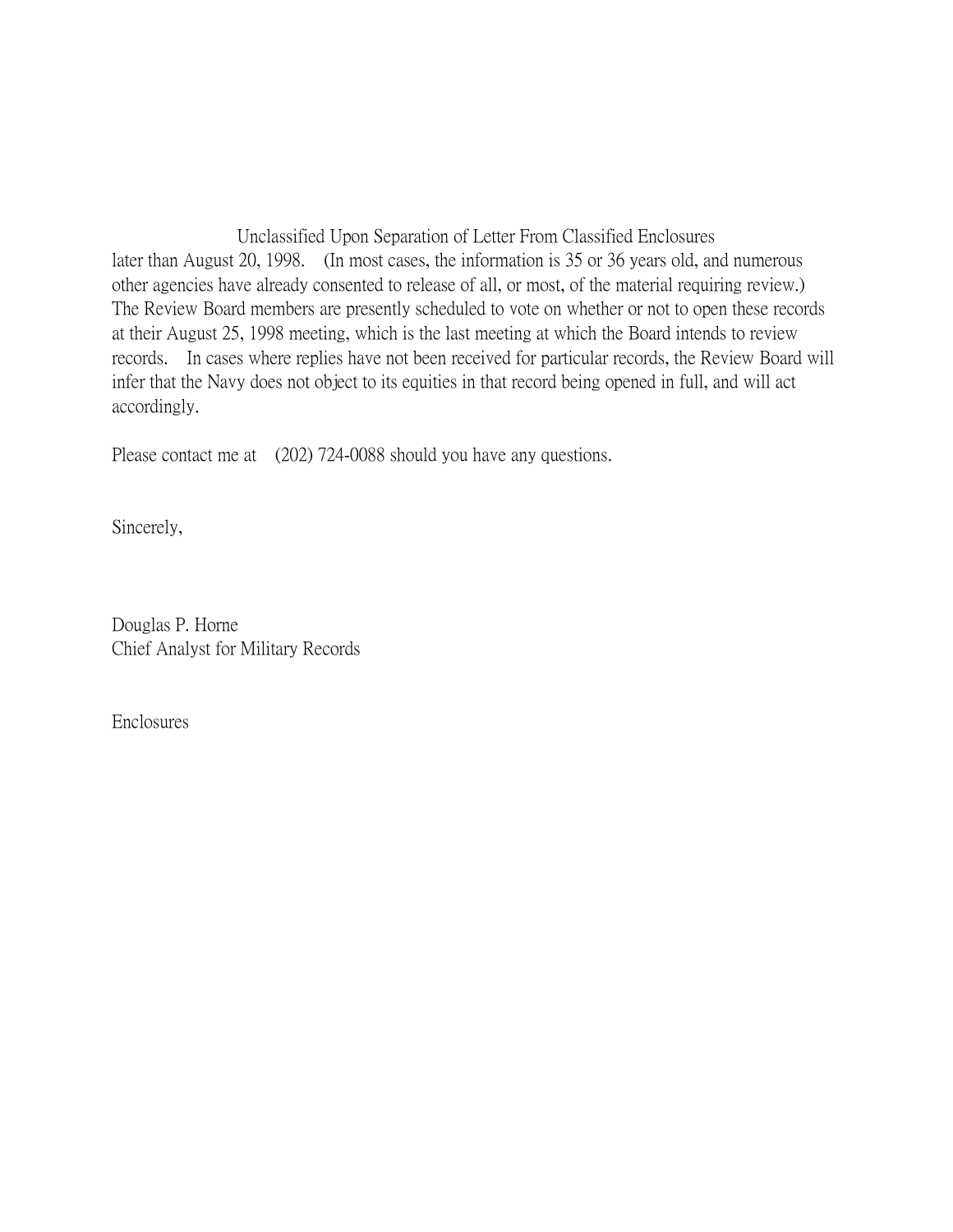July 6, 1998 Page 3

Unclassified Upon Separation of Letter From Classified Enclosures